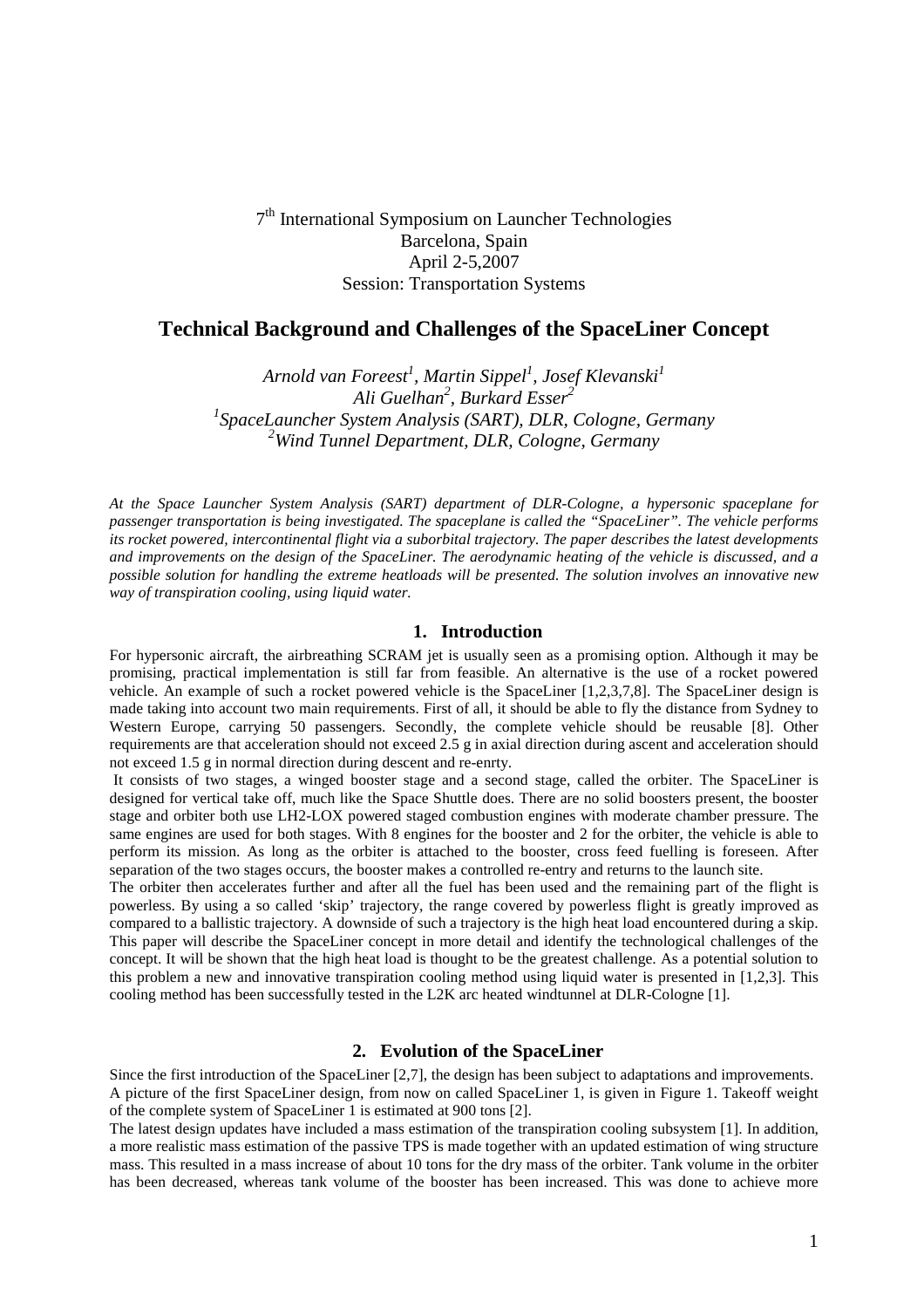optimal staging. Aerodynamic performance of the orbiter is increased by changing the geometry of the fin (higher sweep angle) and making the wing somewhat thinner. Finally, nozzle expansion ratios of the engines were optimized for both the booster and the orbiter. The staged combustion engine cycle data is presented in Table 1.

The updated SpaceLiner will be addressed with the number 2 from now on. A picture can be seen in Figure 2, characteristic data can be found in Table 2. A velocity at burnout of 6.55 km/s at an altitude of 75 km would suffice for SpaceLiner 2 to perform the mission, instead of a velocity of 6.7 km/s at 100 km altitude for SpaceLiner 1. At the expense of some additional fuel, the ascent trajectory of SpaceLiner 2 could be made such that the 100 km boundary is passed. This would allow for the passengers to become official astronauts.

The net result of these changes is that the orbiter has become shorter, but nevertheless has a higher dry mass due to increased subsystem mass. The booster has become more voluminous and has a higher takeoff weight and somewhat higher dry mass. The takeoff weight of the complete SpaceLiner configuration has increased from 900 tons to about 1094 tons. A mass breakdown of SpaceLiner 2 is given in Table 2, together with some characteristic dimensions.

Aerodynamic performance of the SpaceLiner is very important. Maximum range depends largely on the glide ratio. The lifting parameter has a big impact on the aerodynamic heating. The lower the lifting parameter is, the

lower the aerodynamic heating will be. This is because of the fact that in this case  $C_L$  will be relatively high and the vehicle will therefore generate enough lift at higher altitudes where air density is low.

Aerodynamic data is presented in Table 3. Because of the fact that during its flight the SpaceLiner will use cooling water, mass will change. It is estimated that about 9 tons of cooling water will be needed [1]. The aerodynamic properties such as wing load, ballistic coefficient and lifting parameter will therefore change during flight. The table shows these properties in case of completely filled water tanks and empty water tanks.



**Figure 1. SpaceLiner 1**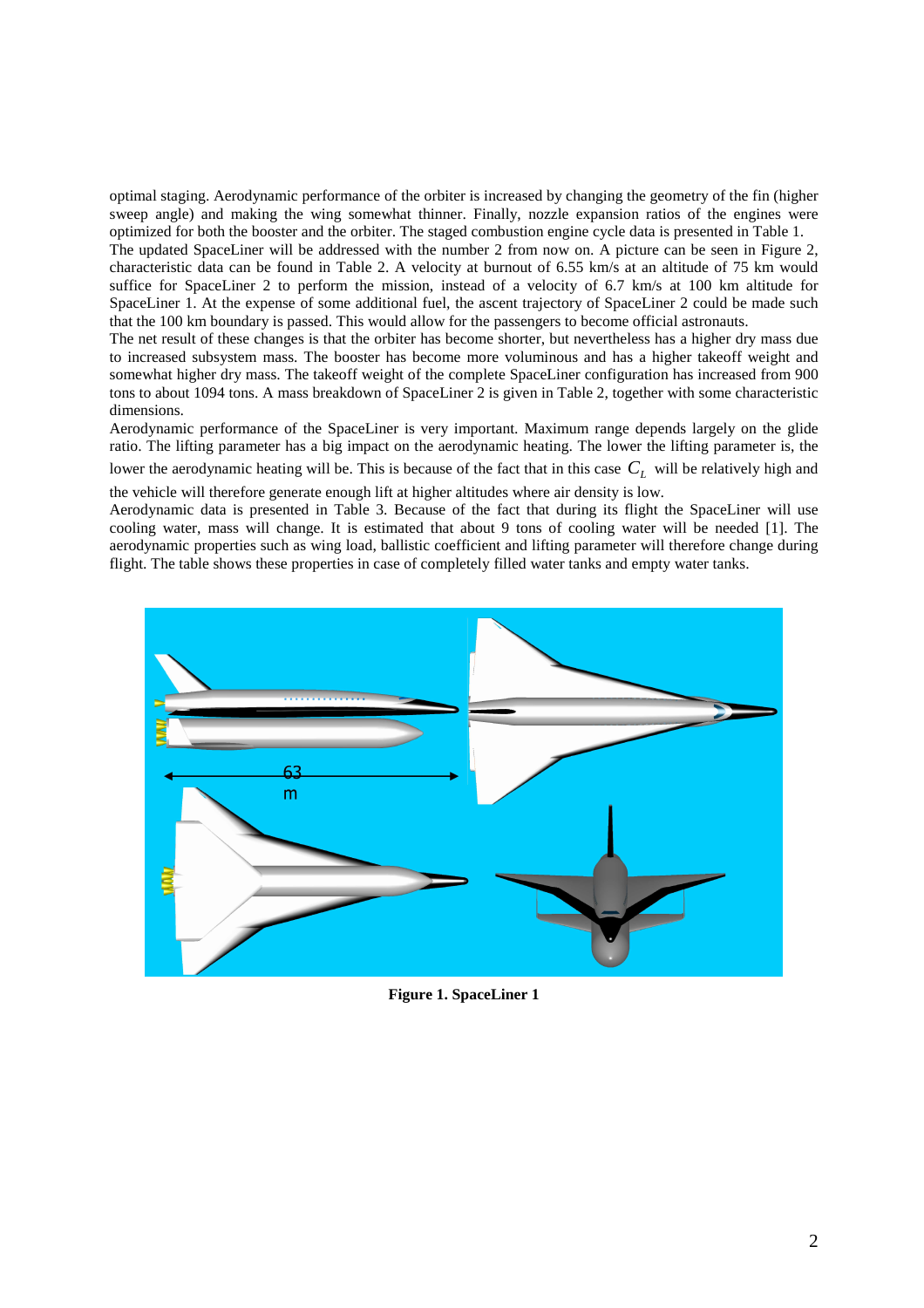

# **Figure 2. Latest SpaceLiner 2 Configuration**

|                                    | <b>Booster</b> | Orbiter                     |
|------------------------------------|----------------|-----------------------------|
| Number of engines                  |                | $\mathcal{D}_{\mathcal{A}}$ |
| Mixture ratio                      | 6:1            | 6:1                         |
| <b>Chamber pressure [MPa]</b>      | 16             | 16                          |
| Mass flow per engine [kg/s]        | 384.5          | 384.5                       |
| Specific impulse in vacuum [s]     | 437.6          | 448                         |
| Specific impulse at sea level [s]  | 388.4          | 360.4                       |
| Thrust in vacuum per engine [kN]   | 1650.6         | 1689.8                      |
| Thrust at sea level per engine[kN] | 1465.0         | 1359.4                      |

**Table 1. Engine data** 

|                | <b>GLOW</b><br>Mass [kg] | Mass at<br>burnout [kg] | Propellant<br>mass [kg] | Fuselage<br>length [m] | Max.<br>fuselage<br>diameter<br>$\lceil m \rceil$ | <b>Wing</b><br>span $[m]$ | Projected<br>wing<br>surface<br>area<br>$\rm [m^2]$ |
|----------------|--------------------------|-------------------------|-------------------------|------------------------|---------------------------------------------------|---------------------------|-----------------------------------------------------|
| <b>Orbiter</b> | 275,200                  | 120.200                 | 155,000                 | 53                     |                                                   | 40                        | 955                                                 |
| <b>Booster</b> | 818.534                  | 114.534                 | 704,000                 | 67.1                   |                                                   | 25.5                      | 325                                                 |
| Total          | 1093,734                 | 234,734                 | 859,000                 |                        |                                                   |                           |                                                     |

**Table 2. SpaceLiner 2 Characteristics** 

|                                                                                                 | <b>Water Tanks Filled</b> | <b>Water Tanks Empty</b> |
|-------------------------------------------------------------------------------------------------|---------------------------|--------------------------|
| Wing load $\frac{m}{S}$ [kg/m <sup>2</sup> ]                                                    | 125.9                     | 116.3                    |
| Glide ratio at Mach 20 [-]                                                                      | 4.08                      | 4.08                     |
| Ballistic coefficient $\frac{m}{C_D S}$ [kg/m <sup>2</sup> ] at max. glide ratio<br>and Mach 20 | 8167                      | 7818.5                   |
| Lifting parameter $\frac{m}{C_L S}$ [kg/m <sup>2</sup> ] at maximum glide<br>ratio and Mach 20  | 2075.6                    | 1918.3                   |

**Table 3. Aerodynamic Characteristics of the Orbiter of SpaceLiner 2**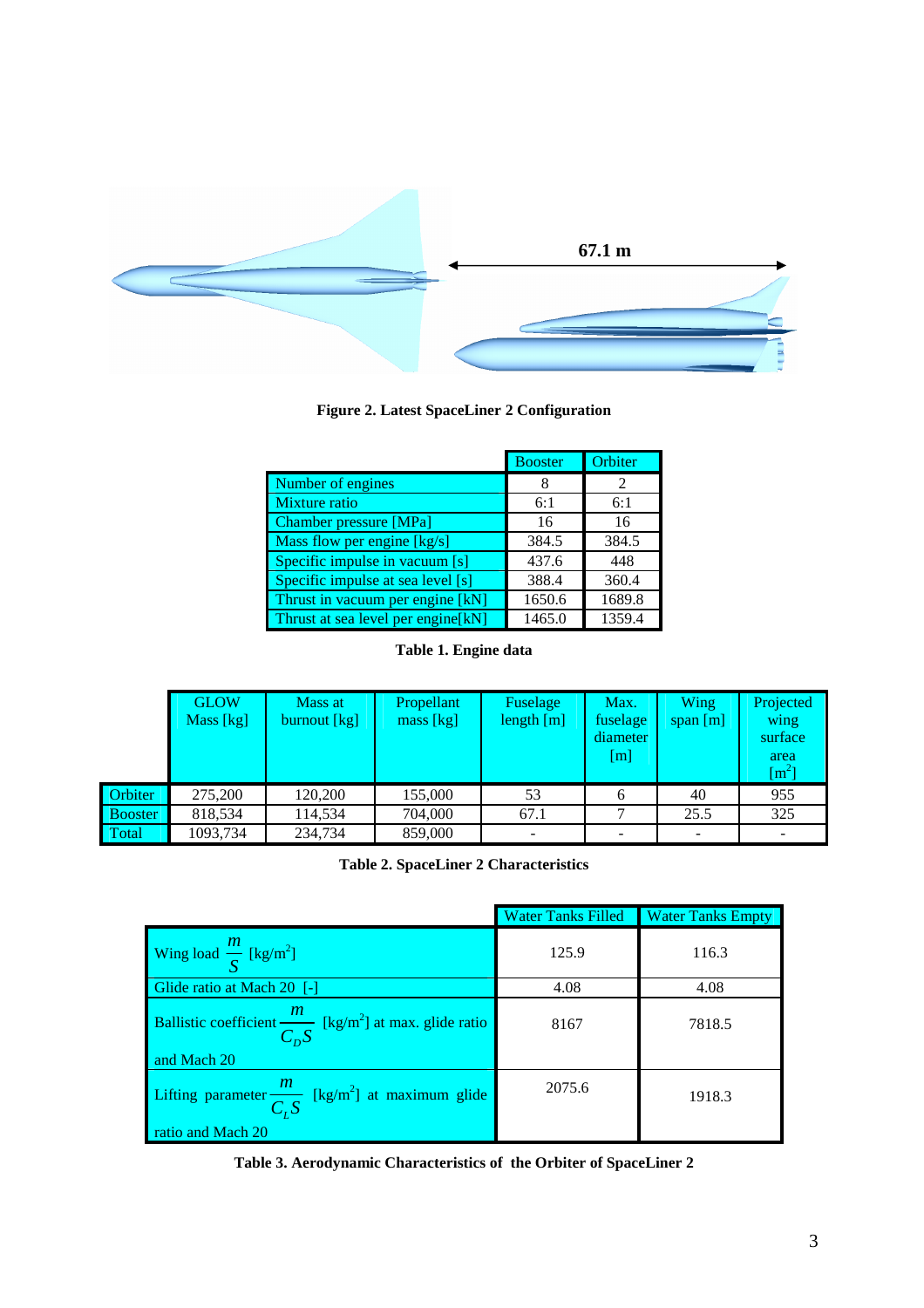## **3. Trajectory**

As explained, the SpaceLiner flies a suborbital trajectory. Generally speaking, a suborbital trajectory implies a ballistic trajectory. However, another option for suborbital flight exists. This is a so called 'skip' trajectory. During such a skip trajectory, the vehicle flies a ballistic arc, after which it enters the atmosphere. During its atmospheric flight phase, lift is created and the vehicle leaves the atmosphere again. This process is repeated until the skipping converges into a steady, gliding flight. As compared to a ballistic trajectory, skipping greatly increases the range of the vehicle. This can be seen in Figure 3. Here, the red line represents the ballistic trajectory and the blue line the skip trajectory. Initial speed and altitude are equal in both cases. Only the initial flight path angles differ. In case of a ballistic trajectory, the optimal initial flight path angle for maximum range was determined via parametric variation and was found to be  $30^{\circ}$ . To obtain the skip trajectory, flight path angle was set to 1°. Note that the ballistic trajectory shown here could in reality never be used for passenger flight, due to the extremely high deceleration and thermal heat loads when re-entering the atmosphere.

Apart from this, it can be seen that the range of the optimal ballistic trajectory is about 10000 km, whereas the range for the skip trajectory is more than 15500km. This shows the huge benefit of using a skip trajectory. As stated in the previous chapter, for a skip trajectory aerodynamical performance of the vehicle is of big

importance. The SpaceLiner is designed to have a high glide ratio at hypersonic speeds. At Mach 20 the glide ratio is about 4 (see Table 3).

The trajectory flown by the SpaceLiner starts at Sydney and ends in Western Europe. The powerless skipping phase is presented in more detail in Figure 4 till Figure 101. As can be seen, the vehicle begins its skip trajectory at an altitude of 75 km and with a velocity of 6550 m/s. When an altitude of about 50 km is reached, enough lift is created to leave the atmosphere again. After about 3500 seconds, the skip trajectory has converged into a steady, gliding flight. After only 4500 seconds the SpaceLiner 2 has flown almost 16000 km and reached its destination.

Figure 7 shows that during its first dip in the atmosphere, SpaceLiner 2 flies Mach 19 at an altitude of 48 km. As a result, very high thermal loads will be experienced during flight. Stagnation point heat loads reach 1.9 MW/m<sup>2</sup> at this point. For comparison, the maximum heat load on the Space Shuttle is  $0.5 \text{ MW/m}^2$ .

G-load in normal direction is presented in Figure 10. As can be seen is does not exceed 1.3g, staying well within the requirement of 1.5g. Angle of attack, presented in Figure 10, varies slightly during to flight to make sure optimal glide ratio is achieved at every instance.



**Figure 3. Ballistic versus Skip Trajectory [2]**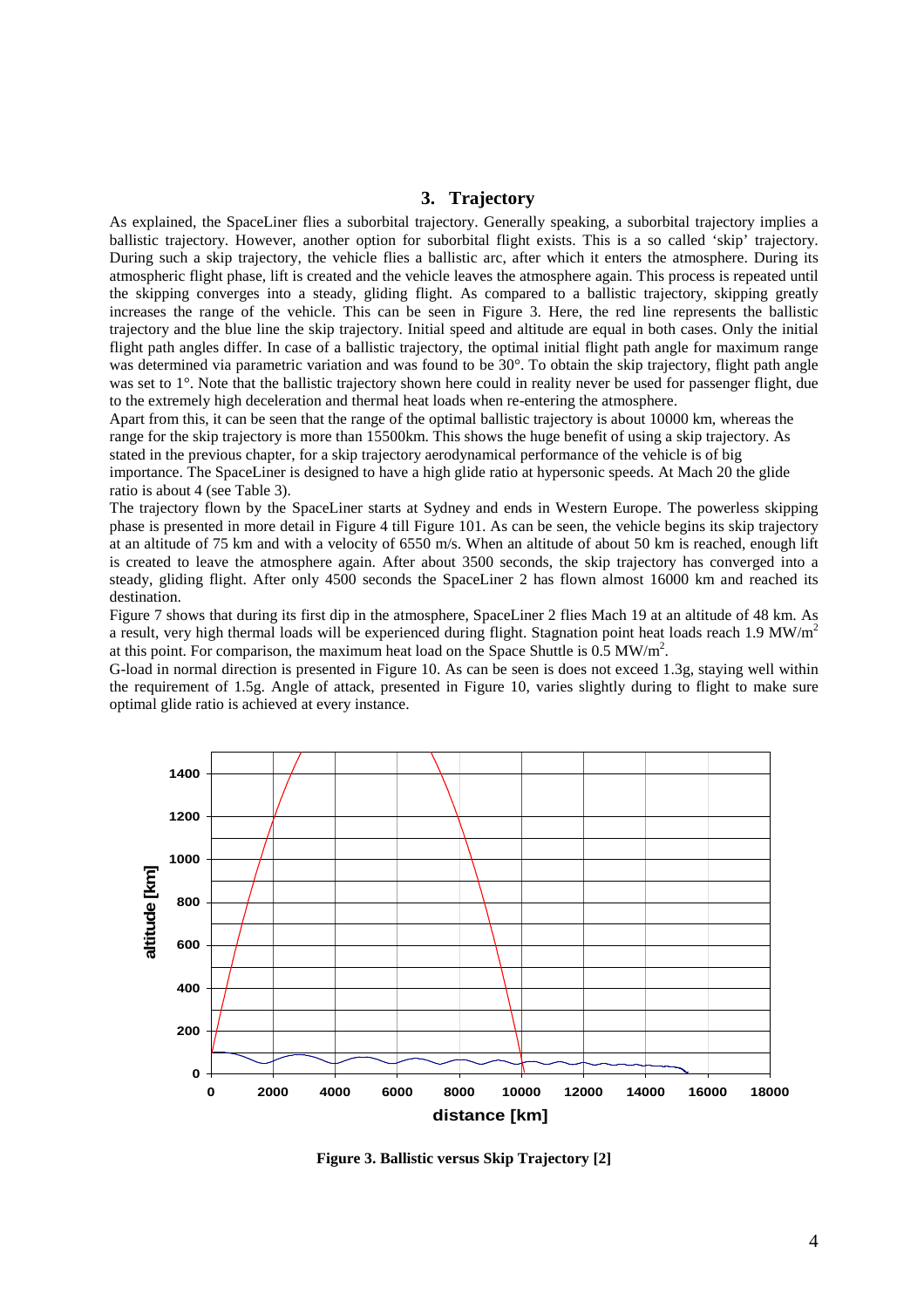









Figure 8. Time History of Stagnation Point Heating Figure 9. Time History of Dynamic Pressure





**Figure 6. Distance Flown Figure 7. Altitude versus Mach Number** 

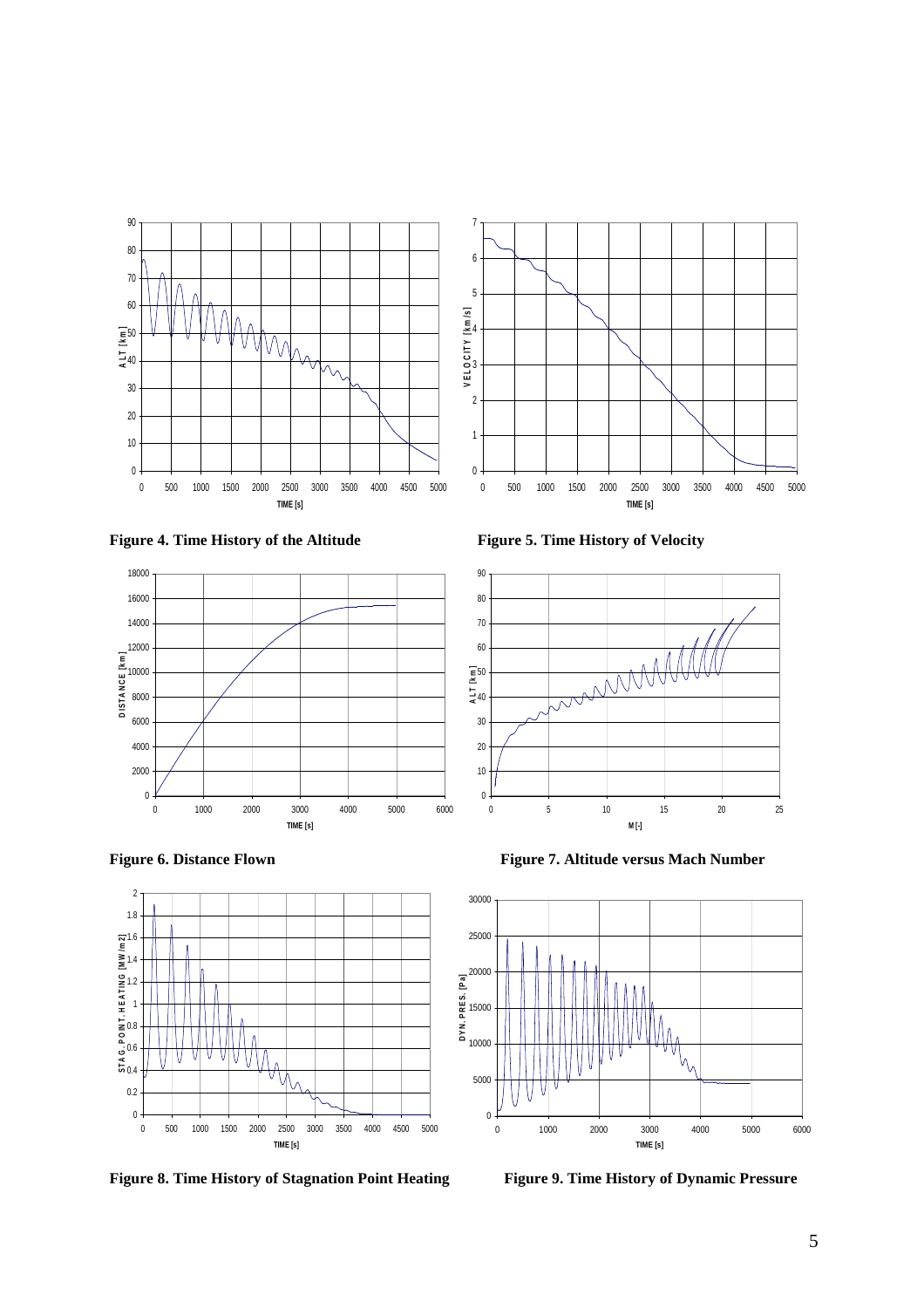



**Figure 10. G-Load in Normal Direction Figure 11. Time History of Flight Path Angle and Angle of Attack** 

## **4. Flight Environment and Aerodynamic Heating**

To get a better idea of the flight environment of the SpaceLiner, its trajectory is compared to that of the Space Shuttle. In Figure 12 it can be seen that the SpaceLiner travels in approximately the same speed regime, but at lower altitude. This off course means a more denser atmosphere and therefore more extreme heating. This is the main reason why heating of the SpaceLiner is higher than for the Space Shuttle.

Hypersonic flight introduces flow phenomena which are absent in case of lower speed flight. Because of the high air temperatures behind the shock, air cannot be modeled anymore as a perfect gas. Which flow phenomena are present during the flight of the SpaceLiner, can also be seen in Figure 12. Vibration and excitation energies are introduced, as well as dissociation of oxygen and nitrogen. When doing a numerical analysis of the heating, these effects have to be taken into account.



**Figure 12. Re-entry of Space Shuttle Compared to SpaceLiner 1 [1]**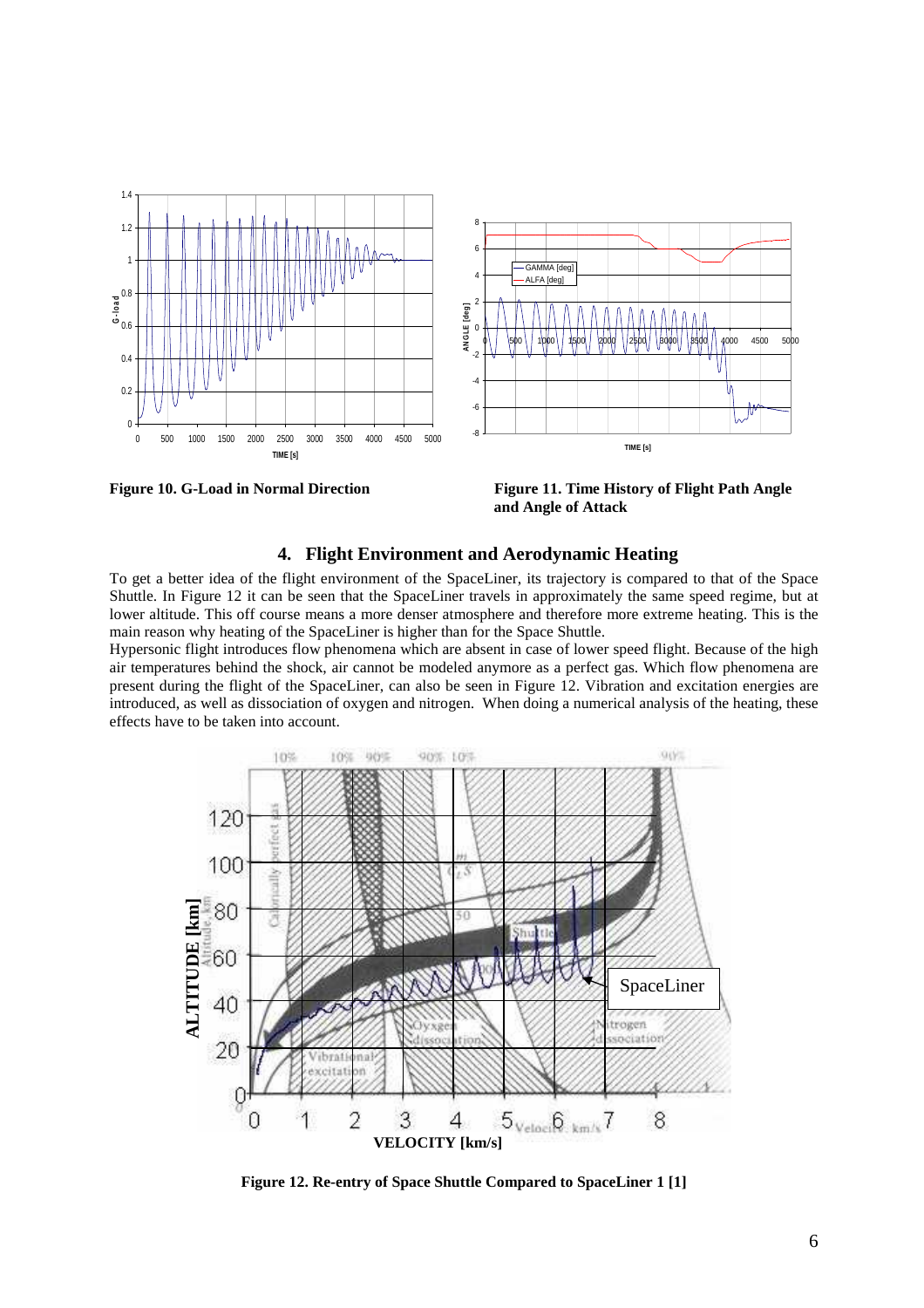At the body surface of the vehicle, temperature will generally speaking be lower than the temperature directly behind the shock. The dissociated molecules will start to recombine. These dissociation and recombination reactions take a certain amount of time. If one assumes that the velocity of the air molecules behind the shock is low enough to allow for enough time for the reactions taking place, the equilibrium gas model can be used for numerical analysis.

In case of the SpaceLiner maximum heating is experienced at an altitude of 48 km and a Mach number of 18.8. Heating analysis using the equilibrium gas model results in Figure 13. The left part of the figure assumes a laminar boundary layer, whereas the right part assumes a turbulent boundary layer. As can be seen a laminar boundary layer greatly reduces overall temperature. Temperatures on the leading edges and nose are about equal in both cases and reach about 2900 K and 2400 K, respectively. Such temperatures exceed the limitations of all current thermal protection materials. Therefore, some way to reduce these temperatures has to be found.



**Figure 13. SpaceLiner 2 Equilibrium Temperatures, for an emissive coefficient of 0.83, M=18.8, H=48 km, alpha=7°** 

#### **5. Transpiration Cooling**

To limit the temperatures experienced by the SpaceLiner, a number of options exist. The first option is to adapt the trajectory such that heatloads decrease. Analysis shows that the initial velocity of the powerless flight phase then has to be increased to 7.5 km/s to limit heating to  $1MW/m<sup>2</sup>$  [2]. This results in a big increase in the total mass at lift off. In [2] it is stated that increase in weight would be at least 300 tons, probably even much more than this.

The second option is to change the geometry of the vehicle. For example the nose and leading edges radii could be increased. However, this would lead to a decrease in aerodynamic performance. To make up for this loss, initial speed should again be increased with the result that the weight increases by the same amount as before.

The third option is to actively cool the material down. This can be done by transpiration cooling. By making the heated surface out of a porous material, a cooling fluid can run through this material. The cool fluid absorbs heat by convection and thus cools the material down. Usually, a gas is used as a coolant. Transpiration cooling using a gas has been tested at DLR [4]. To make the cooling system as light as possible, a coolant with high cooling capacity per kg has to be used. In [1,2] it is therefore proposed to use liquid water as a coolant. Together with the wind tunnel department at DLR Cologne, a test campaign in the arc heated wind tunnel L2K has been set up to investigate the feasibility of liquid water as a coolant. In order to verify the advantage of water compared to the gas, additional tests were carried out using nitrogen gas as coolant.

Liquids will not become hotter than their boiling temperature. In case of water this boiling temperature is 100°C at 1 bar and increases proportional to the pressure. If water remains in its liquid state during the transportation through the porous material, the convective cooling will be very efficient due to the large temperature difference of liquid water and the uncooled material. When a material with a very high porosity is used, it will be cooled down to approximately the boiling temperature of the water. To prevent water from evaporating within the porous material, new water has to be supplied at a sufficiently high mass flow rate. The amount of heat, which is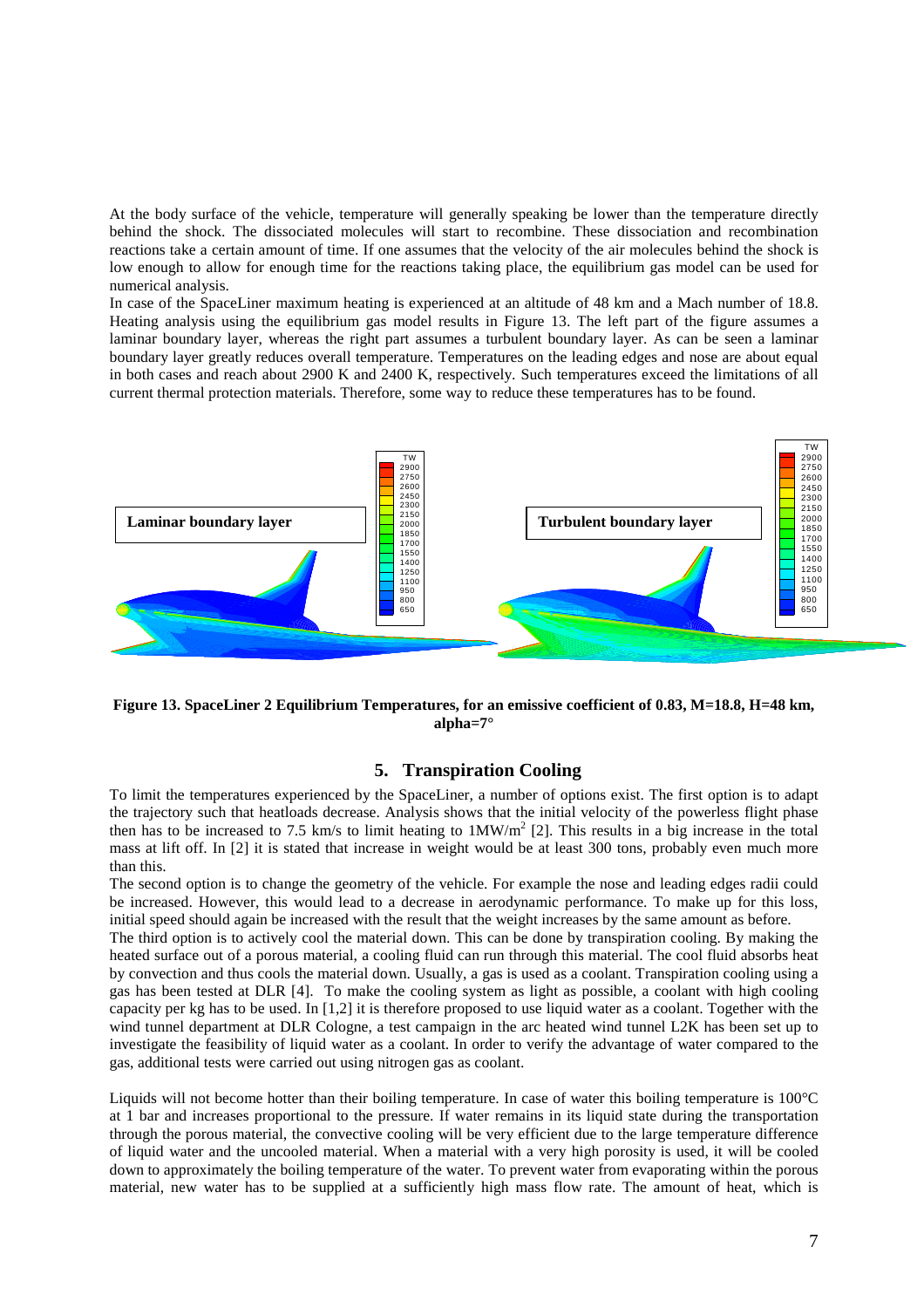necessary to evaporate one kg of water, is called 'heat of vaporization'. The higher the heat of vaporization is the lower the coolant mass flow can be. Water has the highest heat of vaporization (2260 kJ/kg at 1 bar) of all liquids. A liquid in a porous material will introduce a capillary pressure. This pressure will cause water to flow into regions where no water is present. This capillary action will therefore automatically distribute the liquid over the porous material. A simplified model of capillary action in a porous material can be made by assuming a porous material is made up of a bundle of tubes with a certain radius [5]. As soon as a capillary tube has completely filled itself with water, there will be no capillary action anymore. In case of the cooling method using liquid water, this means that when water evaporates at the surface of the material, the liquid water level in the material will drop. Capillary tubes are not completely filled with water anymore and this then causes capillary action. New water is automatically supplied to the surface at exactly the required mass flow rate.

The cooling concept was tested in the L2K arc heated wind tunnel at DLR-Cologne [1,6]. Three different nose cone models were made out of a porous material called Procelit 170. This material consists of 91%  $Al_2O_3$  and 9% SiO<sub>2</sub>. This material was chosen because of its high porosity and its ability to withstand temperatures of up to 2000 K. The models have a varying nose radius, the smallest radius being 1 cm, the middle radius being 1.75 cm and the largest radius being 2.5 cm. The nose radius was varied to be able to investigate the influence of model geometry on the cooling efficiency. The models are shown in Figure 14. Inside the models, a reservoir has been drilled out. The models were connected to a stagnation probe holder of L2K. A copper tube enters the reservoir for water supply. Water mass flow could be adjusted using a valve.



**Figure 14. Windtunnel Models [1]** 

Tests were done using all the models. First, liquid water was used as a coolant. Temperature drops were observed for a certain water mass flow. After these tests had been completed, Nitrogen gas was used as a coolant. All the conditions were chosen identical to the other tests. The same coolant mass flow rate was used as well as the same wind tunnel flow conditions. The surface temperature was measured using an infrared camera. The test procedure was to first insert the models in the flow, without transpiration cooling switched on. Following this procedure radiation adiabatic temperatures could thus be measured. Next, cooling was switched on and the temperature drop could be observed.

Test results of cooling using the model with nose radius of 2.5 cm are presented here. Figure 15 shows an infrared image of the temperatures in the radiation adiabatic case. As can be seen temperatures in the stagnation point reach over 2040 K. The right part of the image represents the behavior of the temperature on certain spots on the model with water cooling over time. The water mass flow rate was  $0.2 \times s$ . Time is presented in minutes. What can be seen is that the whole model is eventually cooled to temperatures below 500 K. The infrared camera is not able to measure temperatures lower than this value, but as explained before it is expected the temperature will be equal to the boiling temperature of the water (which is about 290 K at wind tunnel conditions).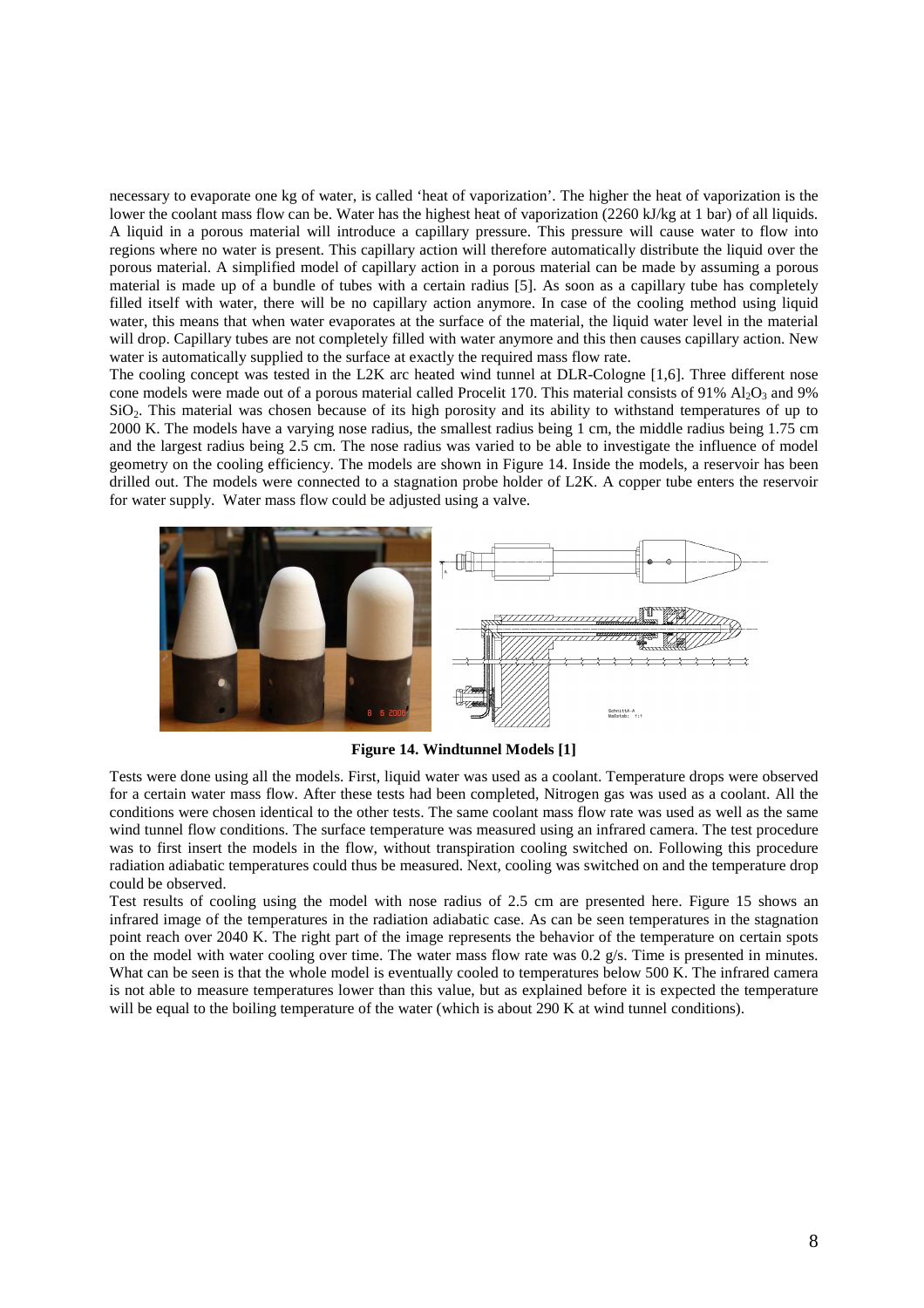

**Figure 15. Test Results Using 0.2 g/s Liquid Water [1]** 

The surface temperature development of the same spots using 1 g/s of Nitrogen can be seen in Figure 16. In this case the stagnation point cooled down to about 1500 K. So even for 5 times higher gas mass flow as water, the temperature drop is still much smaller. In the right part of the figure it can be seen that for the same mass flow rate of the gas as the water (0.2 g/s), temperature drops are extremely small, especially in stagnation point regions.



**Figure 16. Test Results Using Nitrogen Gas [1]** 

Transpiration cooling using liquid water has been proven to be much more efficient compared to gas cooling. To be able to make predictions of the required water mass flow for cooling, the results have to be quantified. The first step is to determine the heat flux into the model. The heat flux then determines the evaporation rate of the water and therefore the required water mass flow. Numerical calculations for heat fluxes at wind tunnel conditions result in Figure 17. Here the x axis represents the distance along the centerline of the model and the vertical axis represents the heat flux in  $W/m^2$  at the surface of the model. Note that in case of radiation adiabatic conditions (cooling switched off), heat flux is much smaller than in case of a cooled wall. As explained, during the tests the model is cooled down to about 300 K. So this line is representative for the test conditions. By integrating the heat flux over the surface of the model, the total heat flow into the model can be obtained. In case of water cooling this results in 578 W. Dividing this value through the heat of vaporization of water (2460 kJ/kg at wind tunnel conditions), a required water mass flow of 0.235 g/s is calculated. This is close to the 0.2 g/s of water flow rate, which was measured during the test. The difference is due to not considering the blocking effect in calculations [1]. Further experiments and calculations showed that analysis without blocking overestimate water mass flow rate by about 30%. This then implies that even 0.2 g/s water mass flow rate is too much for this test condition.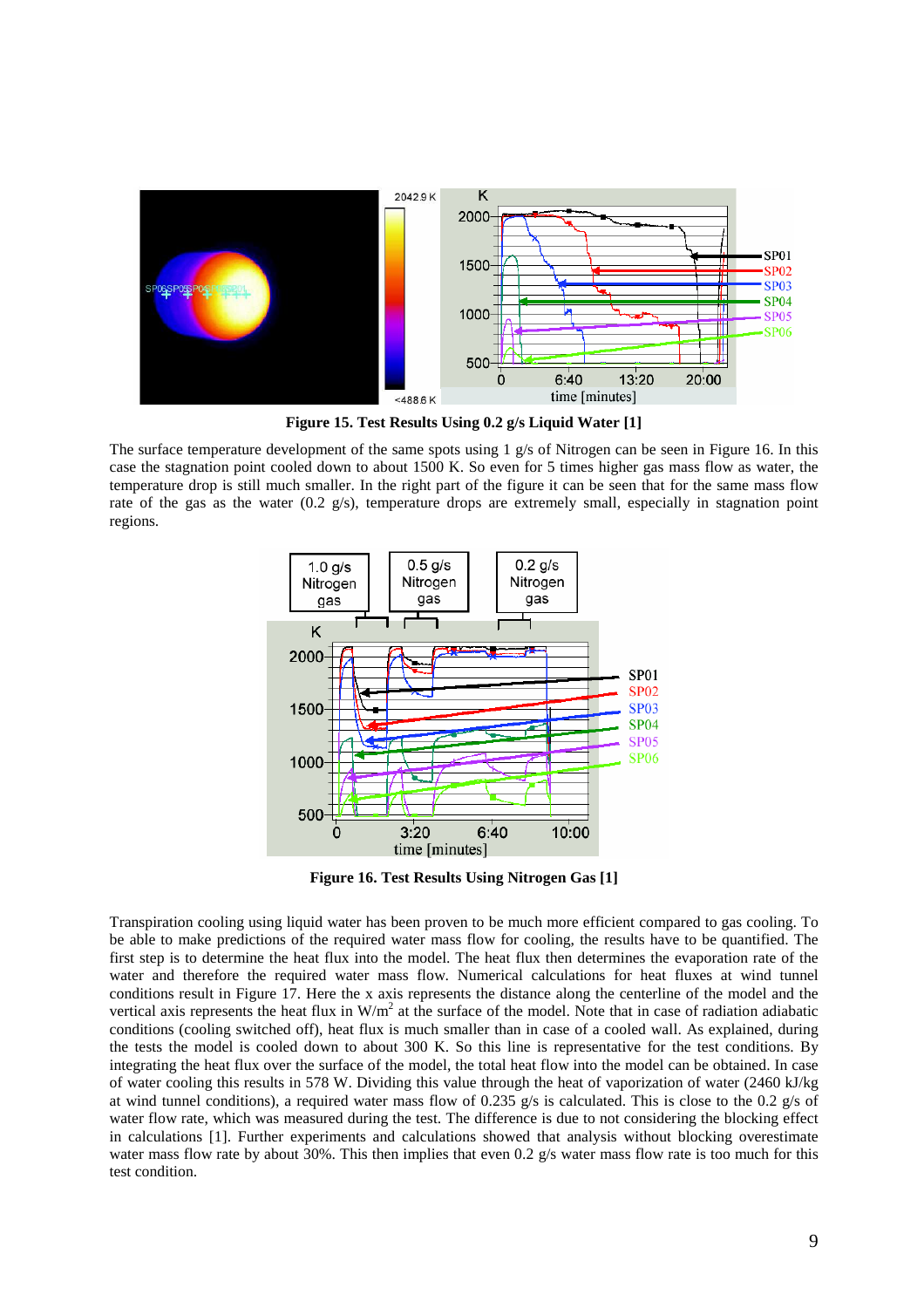

**Figure 17. Heat Flux Along the Surface of the Model [1]** 

An overview of the test results is presented in Table 4. It can be seen clearly that using liquid water as a coolant can save coolant mass compared to using Nitrogen gas as a coolant. Therefore, this new way of cooling is considered very promising and further test are planned.

|                  | $0.2$ g/s water | Temperature drop using Temperature drop using Temperature drop using<br>0.2 g/s nitrogen gas | 0.5 g/s nitrogen gas | <b>Temperature drop using</b><br>1 g/s nitrogen gas |
|------------------|-----------------|----------------------------------------------------------------------------------------------|----------------------|-----------------------------------------------------|
| SP <sub>01</sub> | >1500K          | 0K                                                                                           | 200K                 | 600K                                                |
| <b>SP02</b>      | >1500K          | 50K                                                                                          | 250K                 | <b>800K</b>                                         |
| <b>SP03</b>      | >1500K          | 100K                                                                                         | 400K                 | 850K                                                |
| <b>SP04</b>      | >1100K          | 100K                                                                                         | 400K                 | >700K                                               |
| SP <sub>05</sub> | >450K           | 300K                                                                                         | >450K                | >400K                                               |
| <b>SP06</b>      | >160K           | 250K                                                                                         | >200K                | >200K                                               |

**Table 4. Comparison between Gas and Liquid Water Coolants** 

# **6. Application of Transpiration Cooling to the SpaceLiner**

The test results show that the water cooling method is a promising solution for the extreme heating of the SpaceLiner. The application of the new cooling method is investigated further, to determine how much water is needed to cool the vehicle down during its flight. To be on the safe side, the TPS is designed for the case of a turbulent boundary layer. Furthermore, it is assumed that a TPS material is used that can withstand temperatures of up to 1800 K. In this case, only the nose and the leading edge radii have to be cooled down actively. In [1] the water usage is estimated at 9.11 tons.

It is noted that he Procelit 170 material used during the tests is not suitable for application in real flight. The material is extremely brittle and breaks easily. Because of its high porosity, easy manufacturing characteristics and high temperature resistance it is ideal for wind tunnel experiments. In real flight CMC (Ceramic Matrix Composites) such as C/C and C-SiC are more interesting. These materials are very strong. During manufacturing, porosity can be adapted and the required porosity can be obtained. Temperature resistance of C/C is fairly low in oxidizing atmospheres (720K). C-SiC has a temperature resistance of up to 2020K and is therefore the more promising of the two for application on the SpaceLiner.

During testing, the model was cooled down to below 500 K. If a material such as C-SiC is used on the SpaceLiner, such a temperature decrease is off course not necessary. By choosing a lower value of porosity, less water can flow through the material and temperature will not decrease as much. This would save coolant mass and so the 9.11 tons of water calculated is a conservative value.

Another option to decrease water usage could be decreasing the nose and leading edge radii. This can be seen by taking a look at the following equation: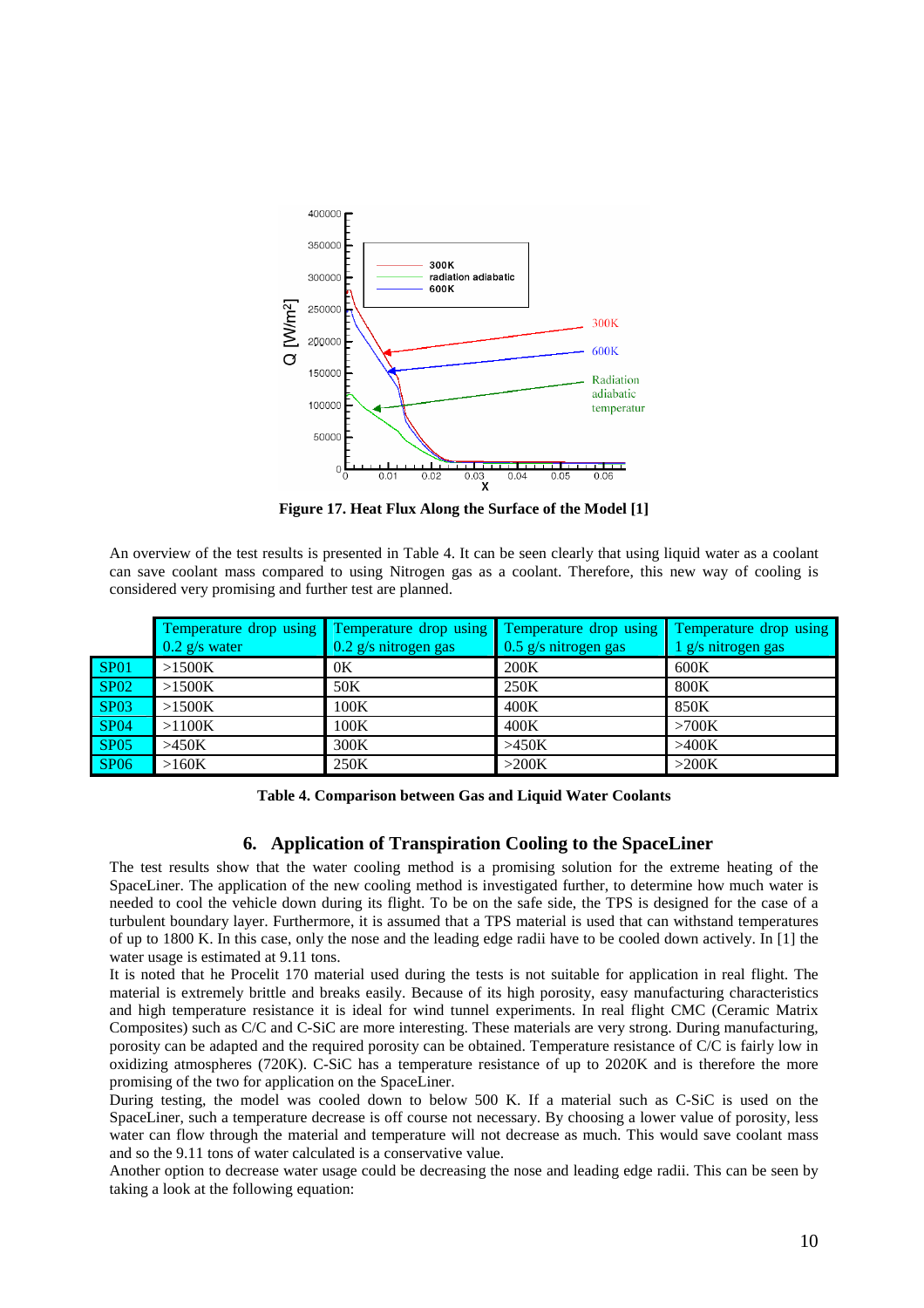$$
\dot{q}_{\text{stag}} = C \frac{\rho^{0.5} V^3}{R_N^{0.5}} \tag{1}
$$

where •

 $q_{\text{stag}}$  is the stagnation point heat flux *C* is a constant  $\rho$  is the air density *V* is the airspeed  $R_{N}$ is the nose radius

As can be seen, for a smaller nose radius the heat flux in the stagnation point increases, proportional to 1  $R_{N}$ .

According to [1], the total heat flow into a half sphere is given by: θ

$$
\dot{\mathcal{Q}}_{tot} = -\frac{4}{5}\pi R_N^2 \dot{q}_{stag} \cos^{\frac{5}{2}}\theta \Bigg|_0^1, \ 0 \le \theta \le 70^\circ \tag{2}
$$

Inserting (1) in (2) yields:

$$
\dot{Q}_{\text{tot}} \triangleq R_N^{1.5} \tag{3}
$$

This shows that decreasing the nose radius will lead to a higher heat flux in the stagnation point, but less heat flow into the complete nose. For leading edges a similar procedure can be used which according to [1] results in:

$$
\dot{Q}_{\text{tot}} \triangleq \sqrt{R_N} \tag{4}
$$

### **7. Conclusions**

To perform a flight from Sydney to Western Europe, the SpaceLiner needs to be accelerated to 6.55 km/s and an altitude of 75 km. The biggest challenge seems to be the aerodynamic heating. A promising new way of transpiration cooling, using liquid water as a coolant, is introduced and first test results are presented. A huge increase of cooling efficiency is observed when using water instead of the option of using a gas as a coolant.

Evolution of the design of the SpaceLiner is described. Aerodynamic performance is improved but total mass has increased due to increased subsystem masses.

Preliminary analysis of the water usage of the SpaceLiner during its flight shows that about 9 tons is necessary to cool the vehicle down during its flight. Other options to reduce the heatload are adapting the trajectory or geometry of the vehicle. This would increase total takeoff weight by more than 300 tons. A number of ways may exist to reduce water usage, such as reducing the nose and leading edge radii. However, more tests are needed to confirm these ideas.